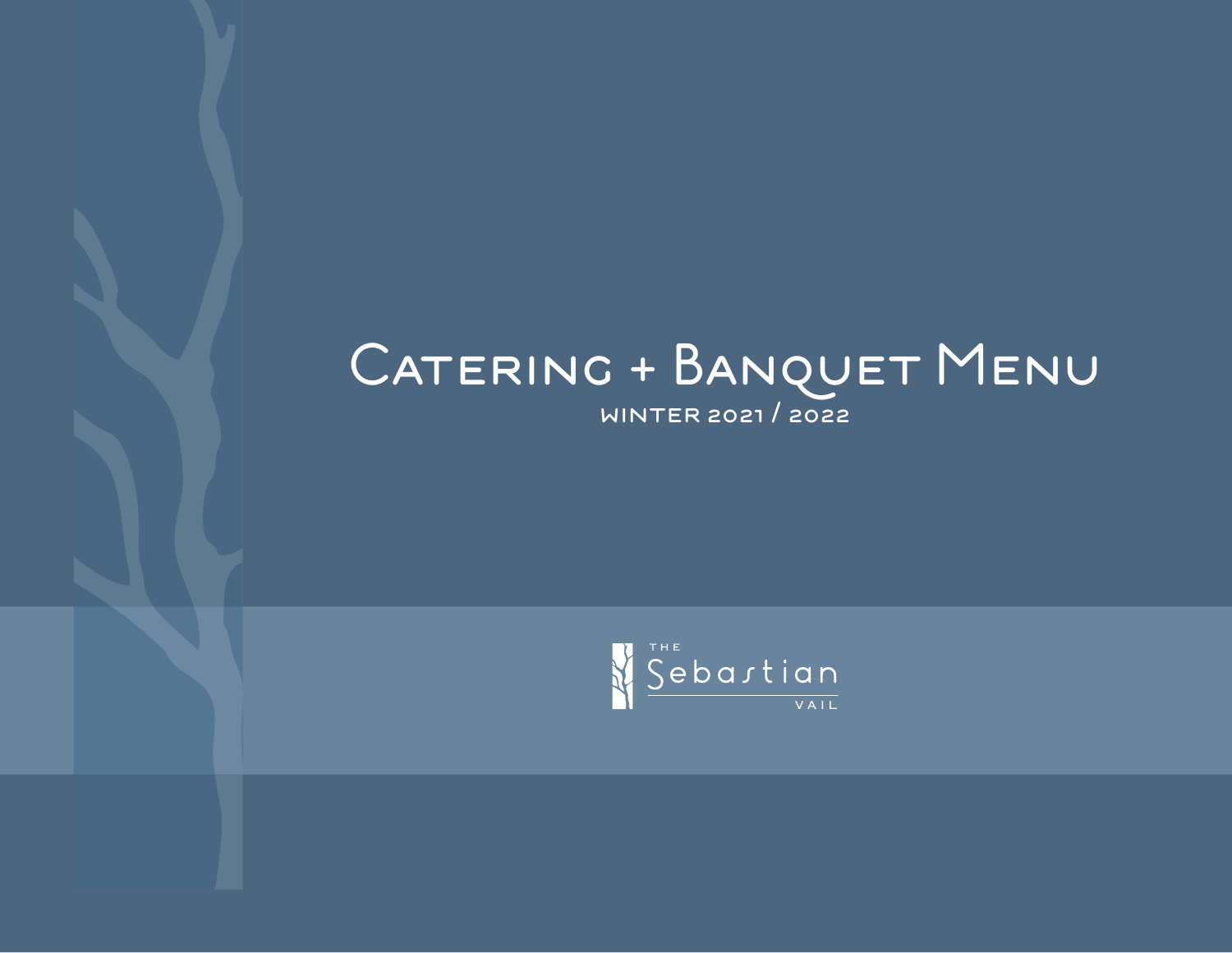# Breakfast Buffets

Served with freshly brewed Lavazza coffee, Rishi teas, fresh orange, grapefruit and cranberry juices for up to 90 minutes of service time. A \$75 fee will apply for groups less than 20 guests.

# Emperor's Choice

..... \$50 per guest

Seasonal Fruit Platter

#### Just-Baked Pastries

muffins, assorted breads with fresh fruit preserves, peanut butter, European butter

#### Slow Braised Short Rib Hash fresnos, shallots demi glace, shredded

potatoes

#### Sebastian Quiche

farm fresh eggs, baby spinach, Colorado mushrooms

#### Applewood-Smoked Bacon

Chicken Apple Sausage

#### Pork Breakfast Sausage

# Morning Side Ridge

#### ..... \$47 per guest

#### Seasonal Fruit Platter

Just-Baked Pastries muffins, assorted breads with fresh fruit preserves, peanut butter, European butter

#### Farm-Fresh Scrambled Eggs

Buttermilk Pancakes rich maple syrup, seasonal fruit, jams and preserves, vanilla whipped cream, Nutella spread

#### Pork Breakfast Sausage

Steal-Cut Oatmeal raisins, candied walnuts, and brown sugar

#### Sun Up Catwalk

..... \$42 per guest

#### Seasonal Fruit Platter

Just-Baked Pastries muffins, assorted breads with fresh fruit preserves, peanut butter, European butter

Farm-Fresh Scrambled Eggs

Country-Style Breakfast Potatoes

Applewood-Smoked Bacon

Pork Breakfast Sausage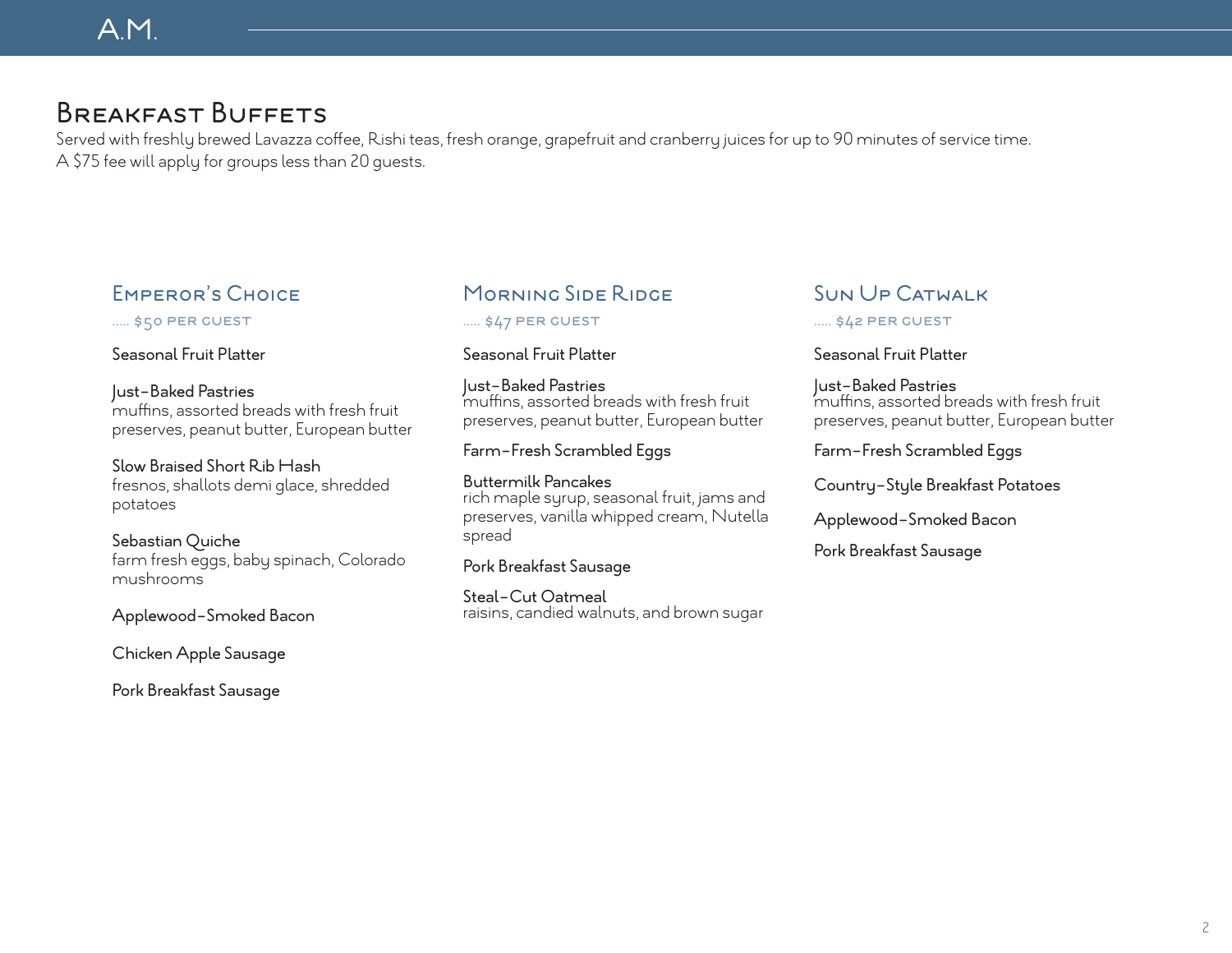# Breakfast Buffets

Served with freshly brewed Lavazza coffee, Rishi teas, fresh orange, grapefruit and cranberry juices for up to 90 minutes of service time. A \$75 fee will apply for groups less than 20 guests.

## First Chair Grab + Go

..... \$42 per guest *To go, boxed only. A \$5 surcharge applies per guest for more than two sandwich selections.*

Seasonal Fruit

Noosa Yogurt Cup

Granola Bar

Bottled Beverages juice, water

*Select two:*

Chorizo Breakfast Burrito farm-fresh scrambled eggs, roasted potato, green chilies, cheddar cheese

Green Chili Breakfast Burrito farm-fresh scrambled eggs, roasted potato, green chilies, cheddar cheese

Breakfast Biscuit Sandwich bacon, scrambled eggs, cheddar cheese

Breakfast Croissant Sandwich sausage, scrambled eggs, cheddar cheese

# The Sebastian Continental

..... \$35 PER GUEST

Seasonal Fruit Platter

Just-Baked Pastries muffins, assorted breads with fresh fruit preserves, peanut butter, European butter

**Grains** Greek yogurt, house-backed granola with berries

Assorted Cold Cereal and Milk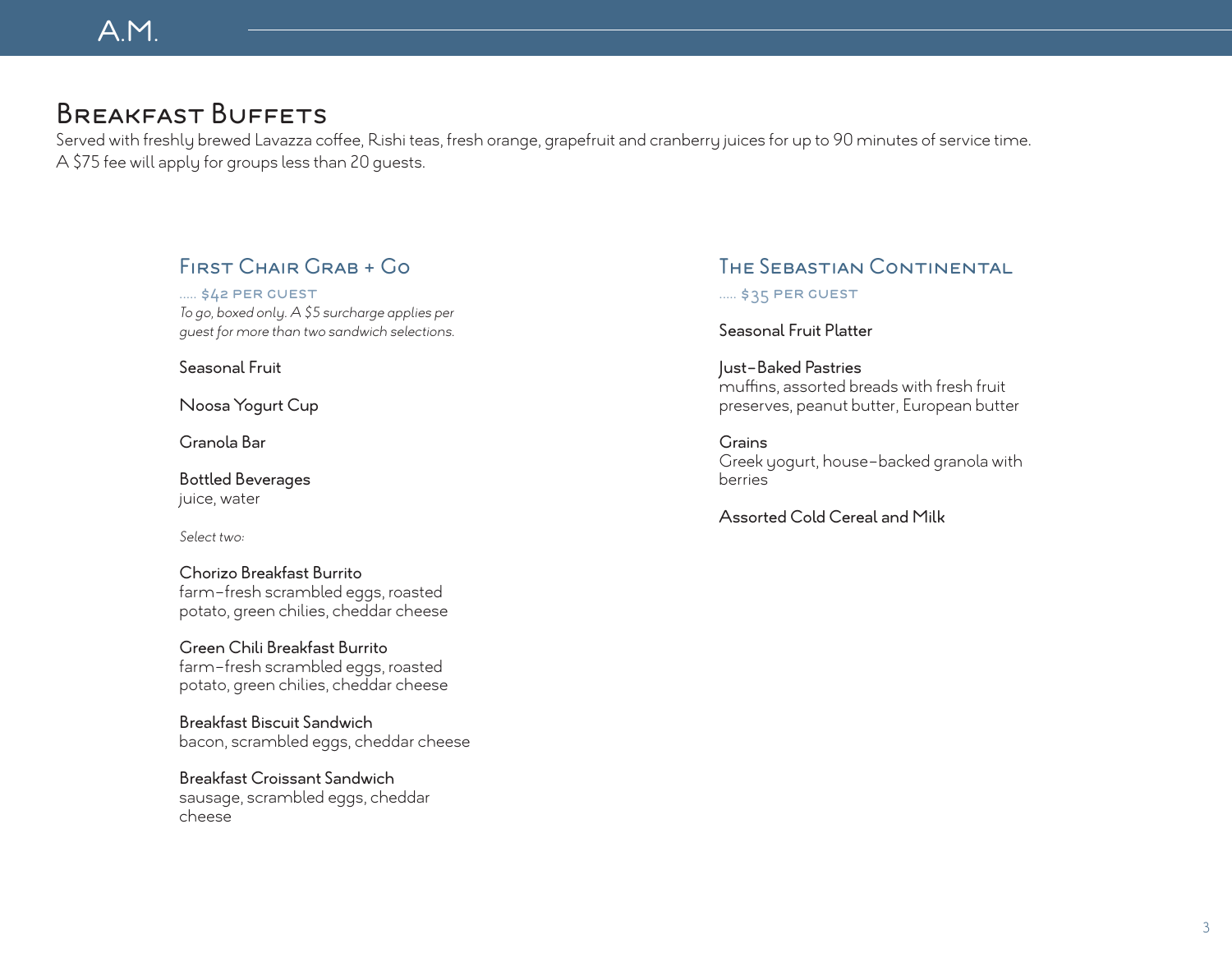# Breakfast Buffet Enhancements

Enhancements are in addition to a pre-selected menu only. All are prepared for a minimum of 75 percent of the guaranteed guest count.

Hot *Price is per guest.*

Huevos Rancheros ..... \$14 black beans, corn tortilla, chipotle salsa

Chorizo Breakfast Burrito ..... \$13 farm-fresh scrambled eggs, roasted potato, green chilies, cheddar cheese

Green-Chili Burrito ..... \$11 farm-fresh scrambled eggs, roasted potato, green chilies, cheddar cheese

Breakfast Biscuit Sandwich ..... \$10 bacon, scrambled eggs, cheddar cheese

Breakfast Croissant Sandwich ..... \$10 sausage, scrambled eggs, cheddar cheese

Steel-Cut Irish Oatmeal ..... \$9 raisins, toasted walnuts, brown sugar

Egg Whites ..... \$9

Farm-Fresh Scrambled Eggs ..... \$7

Brioche French Toast ..... \$8 rich maple syrup

Buttermilk Pancakes ..... \$6 rich maple syrup

Country-Style Breakfast Potatoes ..... \$5

# **CHILLED**

*Price is per guest.*

Cold-Pressed Juice Shooters ..... \$11 assorted flavors

House-Baked Granola ..... \$11 berries, Greek yogurt

Cereal and Milk ..... \$6

#### PROTEIN *Price is per guest.*

Applewood-Smoked Bacon ..... \$6 Turkey Bacon ..... \$6

Chicken Apple Sausage ..... \$6

Pork Breakfast Sausage ..... \$6

#### Per Dozen *Price is per dozen.*

Sebastian Granola Bars ..... \$48

Assorted Bagels ..... \$48 cream cheese, peanut butter, house-made jam

Jumbo Croissants and Pain Au Chocolat ..... \$42

Assorted Muffins ..... \$24

\*Freshly Baked Quick Breads ..... \$22 carrot, zucchini, banana walnut \*price per loaf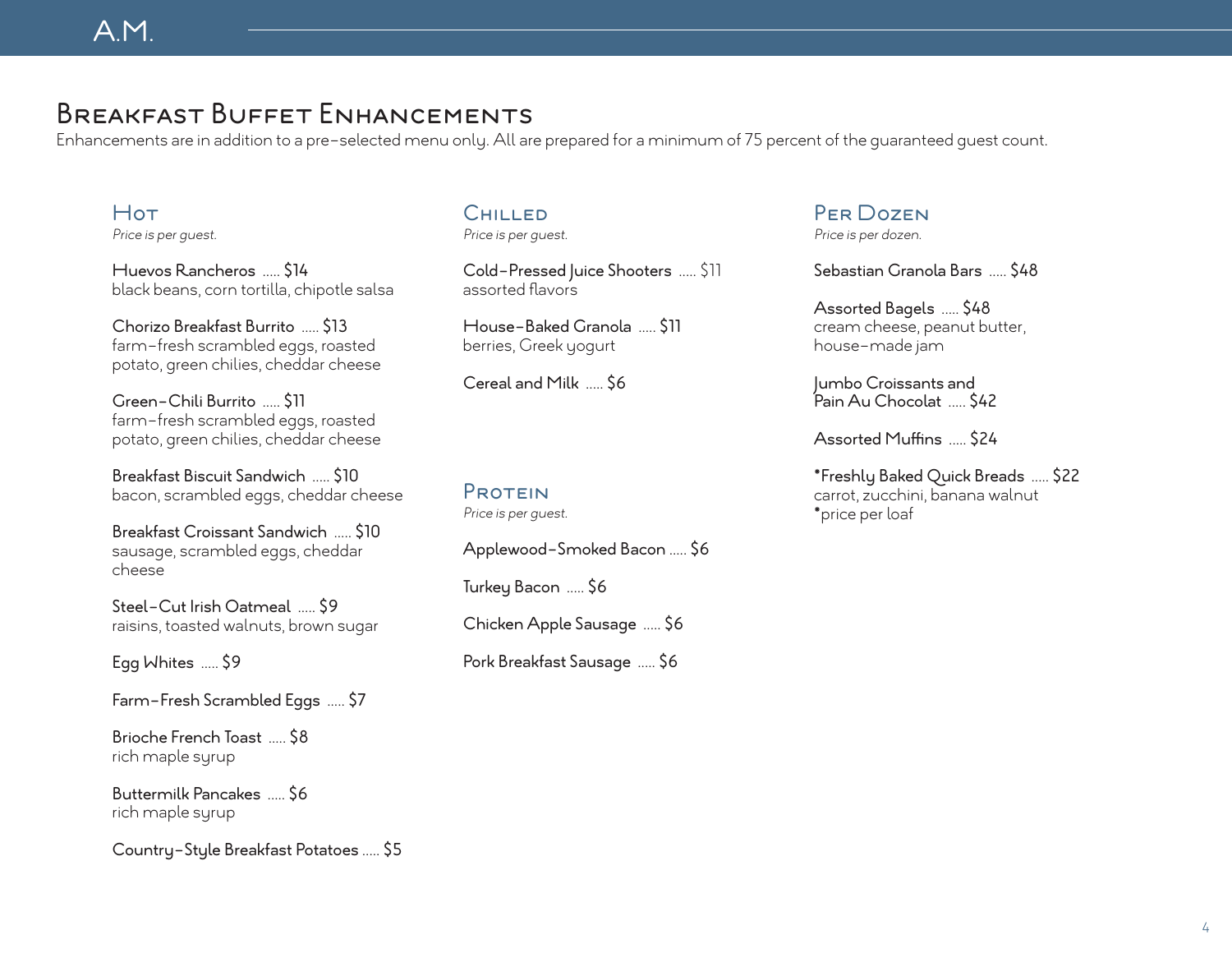# Breakfast Buffet Enhancements

Enhancements are in addition to a pre-selected menu only. All are prepared for a minimum of 75 percent of the guaranteed guest count.

| <b>VILLAGE BAGEL BAR</b><br>$\ldots$ \$24 PER GUEST                                                                                              | ARTISAN GRITS STATION<br>\$27 PER GUEST |
|--------------------------------------------------------------------------------------------------------------------------------------------------|-----------------------------------------|
| Assorted Local New York-Style Bagels                                                                                                             | Braised Short Rib, Fresno Chilies       |
| Local Smoked Salmon                                                                                                                              | Applewood-Smoked Bacon Cheddar          |
| Accoutrements<br>Spanish onions, sliced tomatoes, capers,<br>pickled red onions, whipped cream<br>cheese, jam, European butter, peanut<br>butter | Breakfast Sausage Country Gravy         |

*Chef-attended Action Station. One attendant required per 30 guests at an \$125 attendant fee.*

## **OMELET STATION**

..... \$25 PER GUEST

#### Farm-Fresh Eggs and Egg Whites

#### Accoutrements

ham, bacon, jalapenos, onions, peppers, mushrooms, diced tomatoes, mozzarella cheese, cheddar cheese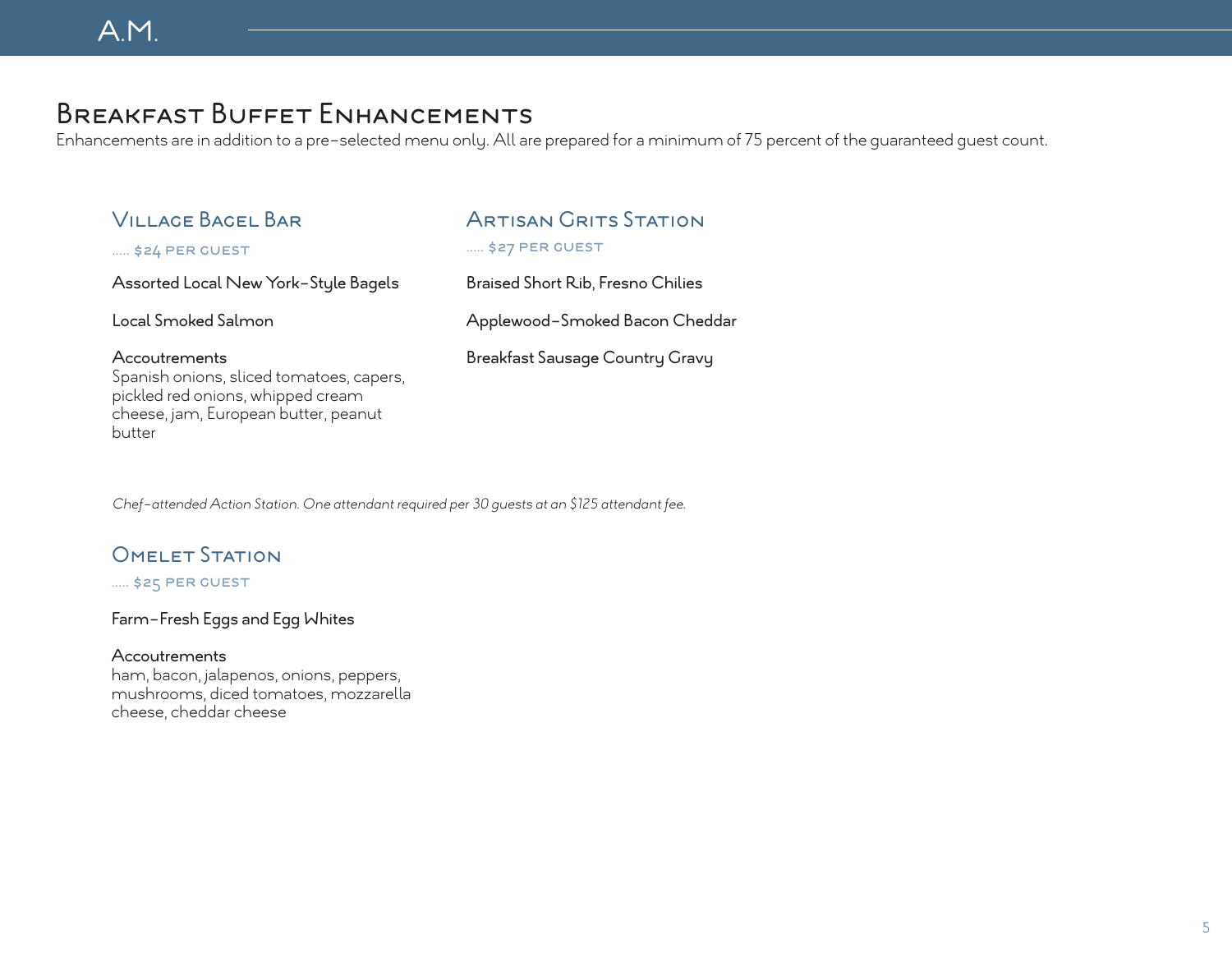# **BREAKS**

# Specialty Breaks

Up to one hour of service.

## Guilty Pleasure

..... \$24 per guest

Sebastian Signature Chocolate Truffles

Assorted petite fours

European Chocolate Bon-bons

## Energizer Ski Bunny

..... \$22 per guest

Greek Yogurt with Toppings

Energy Bars

Antioxidant Juice Shooters

#### Milk and Cookies

..... \$22 per guest

Chocolate Chip

White Chocolate Macadamia

Double-Chocolate Crinkle

Macarons

2% Milk

Oat Milk

Soy Milk

#### Popcorn

#### ..... \$18 per guest

White Chocolate Popcorn

Caramel Popcorn

Cheddar Popcorn

## Donut Tempt Me

..... \$16 PER GUEST

Collection of Decadent Mini Donuts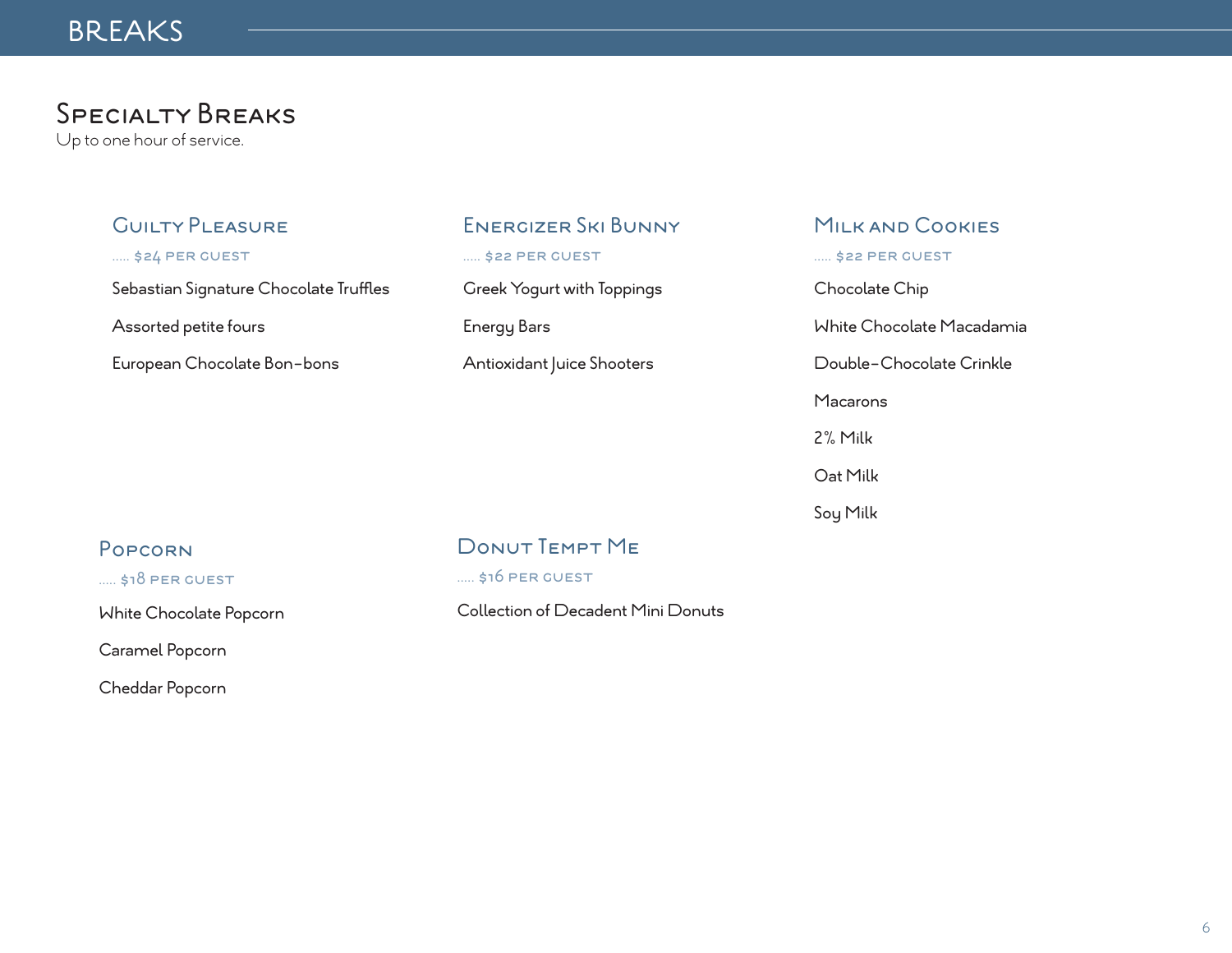# **BREAKS**

# Specialty Breaks

Up to one hour of service.

# When I Dip, You Dip, We Dip ..... \$24 per guest Whipped Hummus Cucumber Tzatziki French Onion Dip

Crudités

Pita Bread

# MINI BISCUIT ..... \$24 per guest Poblano Bacon Biscuit

Buttermilk Biscuit

House-Made Jam Duo

Whipped Butter Duo

# Take Me Out To The Ball Game

..... \$22 per guest

Soft Pretzels Bavarian mustard, cheese sauce

Salted Peanuts

Cracker Jack

## South of the Border

..... \$20 per guest

Tortilla Chips and Dips Trio pineapple salsa, ranchero, gauacamole

Cinnamon Dulce De Leche Churros

# Build-Your-Own Trail Mix

..... \$13 PER GUEST

Dried Fruit

Mixed Nuts

Whole-Wheat Pretzels

M&M'S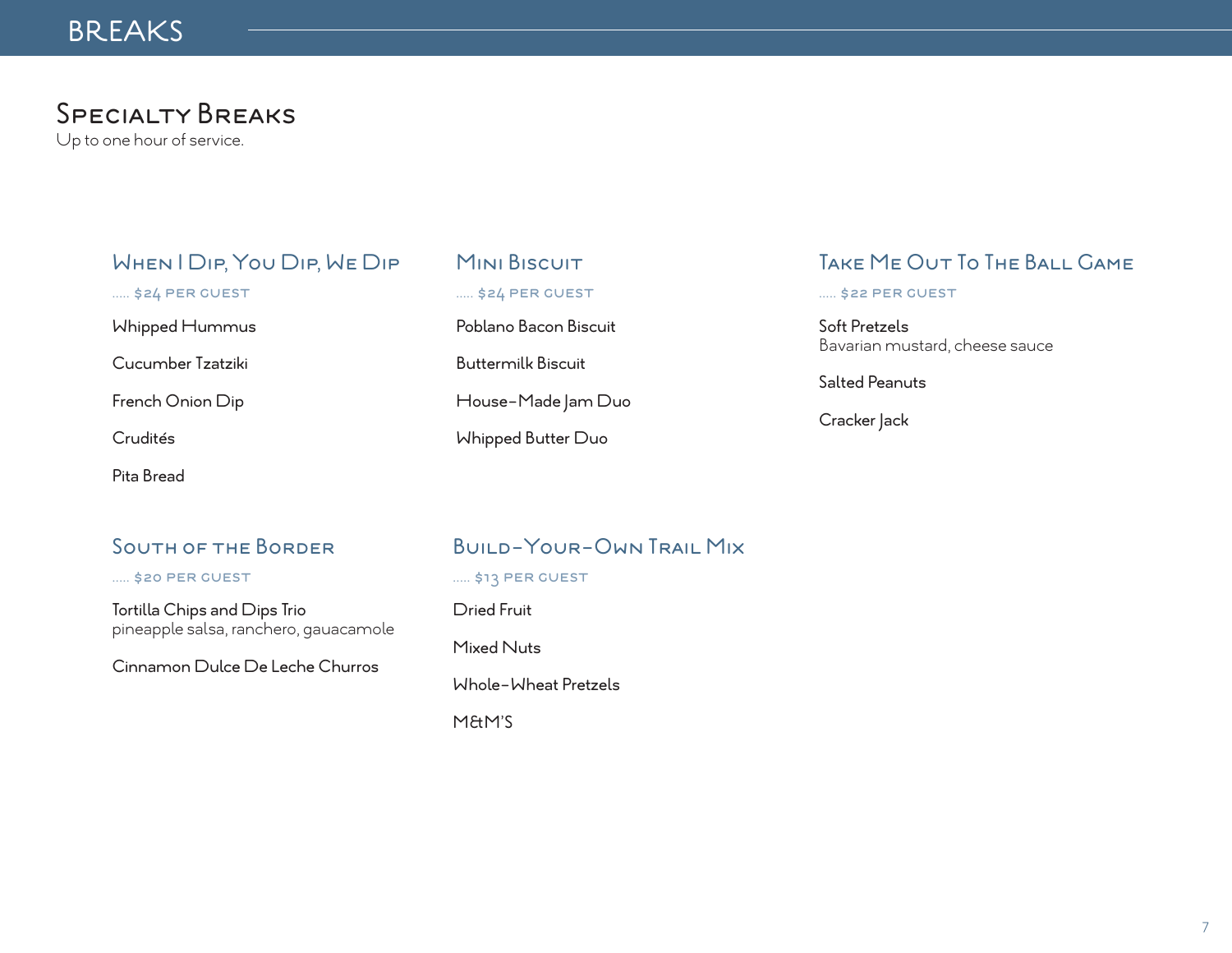# À La Carte Breaks

Per Dozen *Up to one hour of service.*

House-Made Cookies ..... \$54 choice per dozen: chocoate chip, double chocolate crinkle, white chocolate macadamia

Chocolate Fudge Brownies ..... \$54

Granola Bars ..... \$48

Mini Seasonal Fruit Tarts ..... \$42

Per Person *Up to one hour of service.*

Cheese and Charcuterie ..... \$18 Fresh Fruit Platter ..... \$15 Hummus, Crudités, Pita Bread ..... \$12

Assorted Macarons ..... \$9

PER EACH

Trail Mix ..... \$11

Sebastian Signature White Chocolate Popcorn ..... \$8

Assorted Candy Bars ..... \$6

Trail Mix Granola Bars ..... \$6

Local Boulder Canyon Potato Chips ..... \$5

Whole Fruit ..... \$4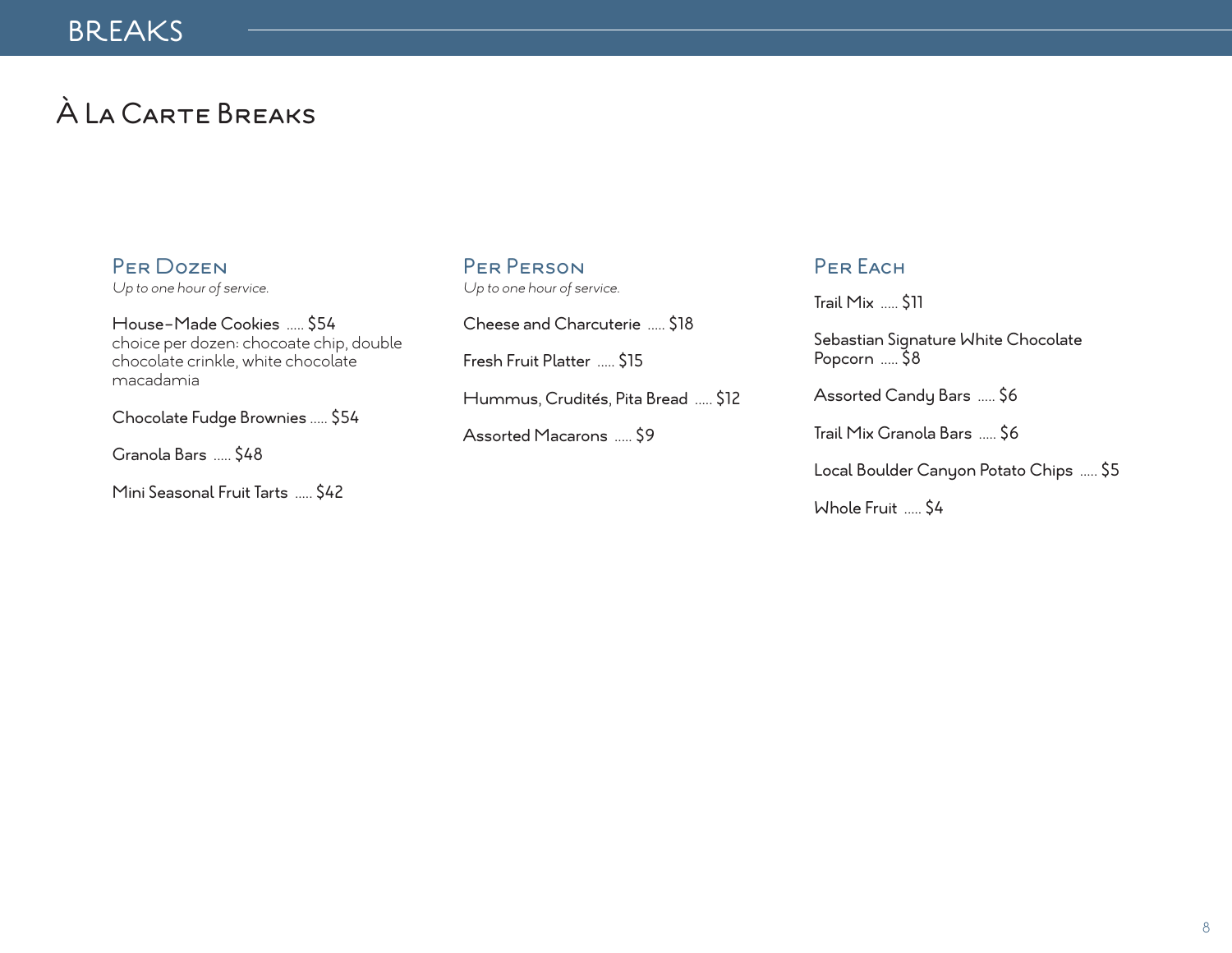# **BEVERAGES**

## Per Gallon Beverages

Freshly Brewed Lavazza Coffee and Rishi Teas ..... \$74 caffeinated and decaffeinated

Signature Spiced Hot Chocolate ..... \$72

Valhrona Oat Milk Hot Chocolate ..... \$72

Hot Apple Cider ..... \$68

Iced Tea, Lemonade or Arnold Palmer ..... \$52 lemon slices

Infused Waters ..... \$42 cucumber, citrus, or berry

#### BOTTLED BEVERAGES

Cold-Pressed Juices ..... \$11 Naked Juice Fruit Smoothies ..... \$11 Lemonade ..... \$7 Iced Tea ..... \$7 Coconut Water ..... \$7 Mineral Waters ..... \$7 still, sparkling, flavored Power Drinks ..... \$6 Red Bull, sugar-free Red Bull Sodas ..... \$6

coke, diet coke, sprite

Bottled Water ..... \$4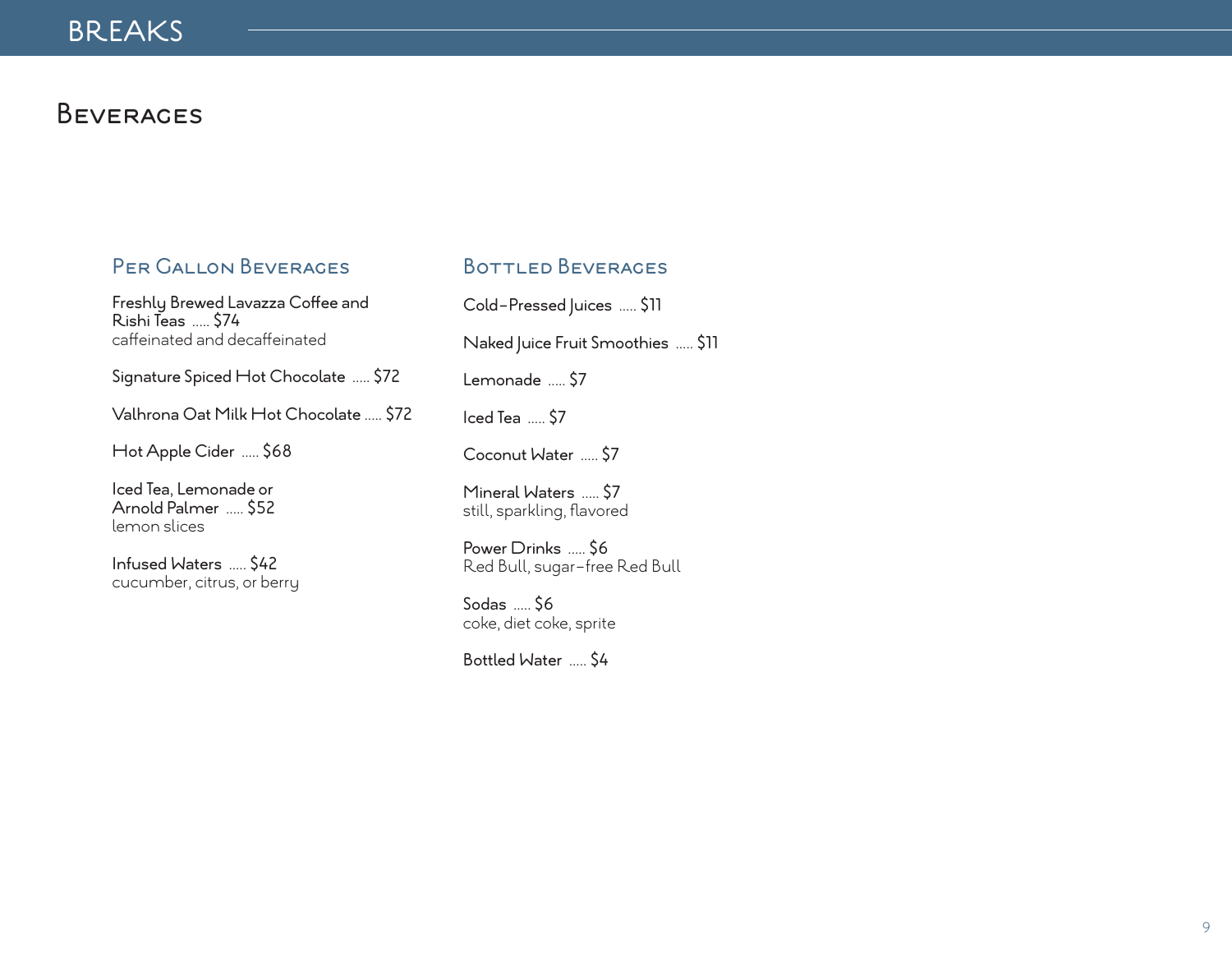# LUNCH BUFFETS

Served with freshly brewed iced tea. Up to 90 minutes of service time. A \$75 fee will apply for groups of less than 20 guests.

# 10<sup>th</sup> MONTAÑA MERCADO

#### ..... \$58 PER GUEST

Braised Pork Pozole hominy, lime, shaved radish

Market Greens crispy tortillas, cherry tomatoes, black beans, chipotle vinaigrette

Tortilla Chips and Dips Trio pineapple salsa, ranchero, gauacamole

#### Grilled Adobo Chicken

Barbacoa cilantro chipotle marinated

Spanish Rice and Black Beans

Flour and Corn Tortillas

Cinnamon Sugar Churros dulce de leche

Tres Leches Cake

## Powerline Lunch

..... \$56 PER GUEST

English Pea Soup shaved Parmesan, sourdough croutons

Baby Kale and Quinoa Salad dried cherries, walnut, honey dijon vinaigrette

Spinach and Strawberry Salad feta, sunflower seeds, poppy seed dressing

Seared Salmon lemon caper sauce

Roasted Chicken Breast honey garlic gastrique

#### Roasted Broccolini

Couscous lemon, herbs

Panna Cotta

Mixed Berry Cobbler

## Baccarat Cafe

#### ..... \$54 per guest

Organic Minestrone Soup ancient grains, tomato, roasted vegetables

Classic Caesar romaine, hand-torn croutons, shaved Parmigiano-Reggiano

Heirloom Tomato Caprese Salad fresh mozzarella, basil, aged balsamic

Slow-Roasted Chicken lemon cream sauce

Eggplant Parmigana basil, house-made marinara

Wild Rice

Seasonal Vegetables

Cannolis

Mascarpone Tiramisu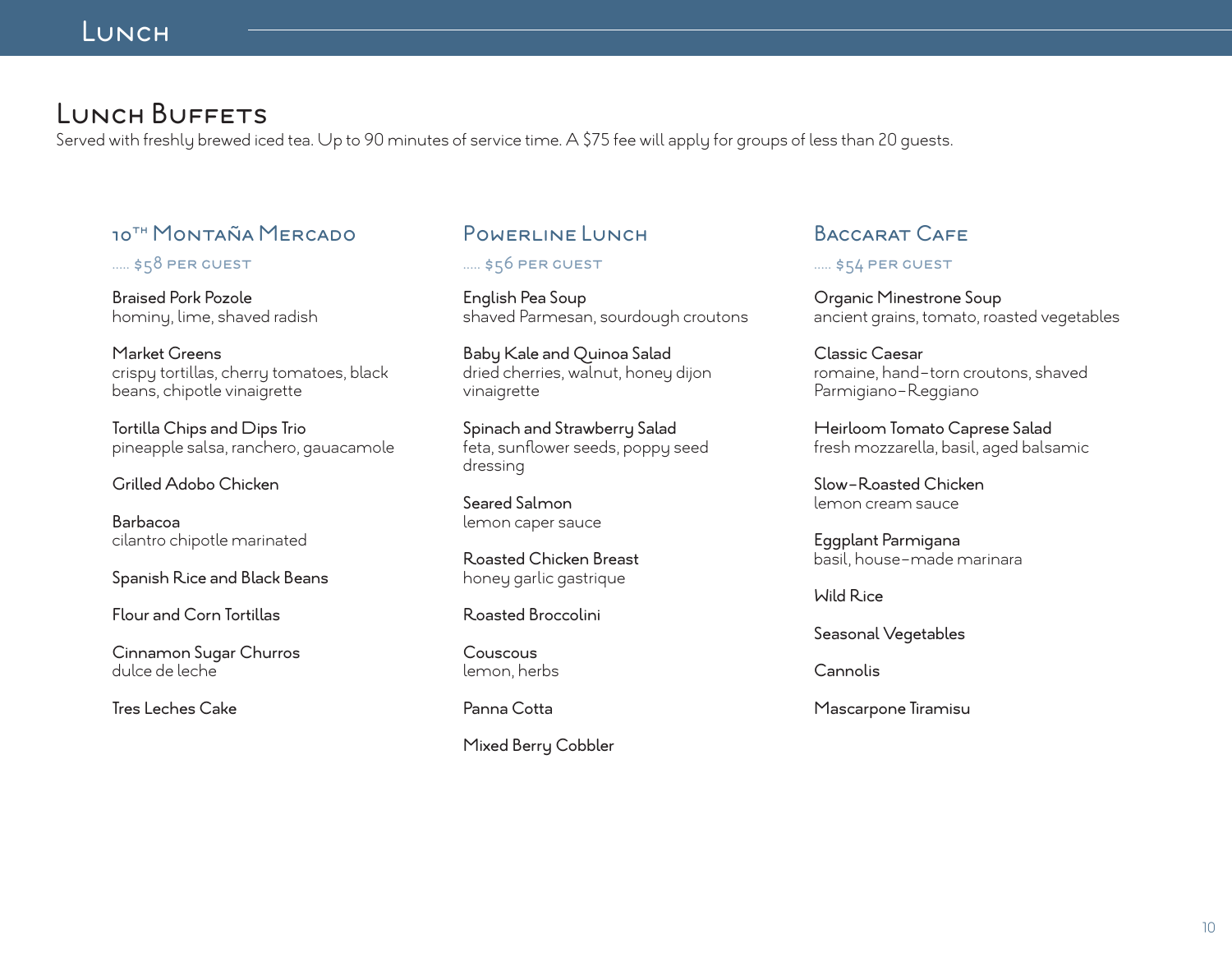# LUNCH BUFFETS

Served with freshly brewed iced tea. Up to 90 minutes of service time. A \$75 fee will apply for groups of less than 20 guests.

## Food for Thought

#### ..... \$50 PER GUEST

Tomato Basil Soup

Classic Caesar romaine, hand-torn croutons, shaved Parmigiano-Reggiano

Greek-Style Couscous Salad roma tomatoes, feta, Kalamata olives

Kettle Potato Chips *assorted pre-made sandwiches: all come with lettuce, tomato, and ciabatta roll*

Ham and Cheese Black Forest ham, Swiss

Turkey Club herb-roasted turkey, provolone, bacon

Grilled Portobello roasted red pepper, sautéed onion, provolone

Chicken Salad shredded chicken, walnuts, golden raisin, celery

House-Made Cookies

Lemon Meringue Tartlets

## CADY'S CAFF

#### ..... \$42 per guest

Broccoli Cheddar Soup

Tangle of Field Greens cucumbers, organic tomatoes, shaved carrots, house vinaigrette

Kettle Potato Chips

Sliced Imported and Domestic Cheese

Selection of Sandwich Bread

Assorted Country Mustards, Spreads, Lettuce, Tomato, Onion

Slow-Roasted Black Angus Beef

Black Forest Ham

Free Range Herb-Roasted Turkey

Fudge Brownies

New York Cheesecake

## Lost Boy Hiker's Kit

..... \$40 per guest *To-go, boxed only. \$5 surcharge for more than two selections.*

#### Bottled Water

Fresh Seasonal Fruit

Greek- Style CousCous Salad

Potato Chips

House-Made Cookie

**Condiments** mayonnaise, mustard

**Choice Of Sandwich: \*all come with lettuce, tomato, and ciabatta roll**

\*Ham and Cheese Black Forest ham, Swiss

\*Beef and Cheddar roast beef, cheddar

\*Turkey Club roasted turkey, heirloom tomato, bacon, provolone

Veggie Wrap roasted portobello mushroom, peppers, tomatoes, spinach tortilla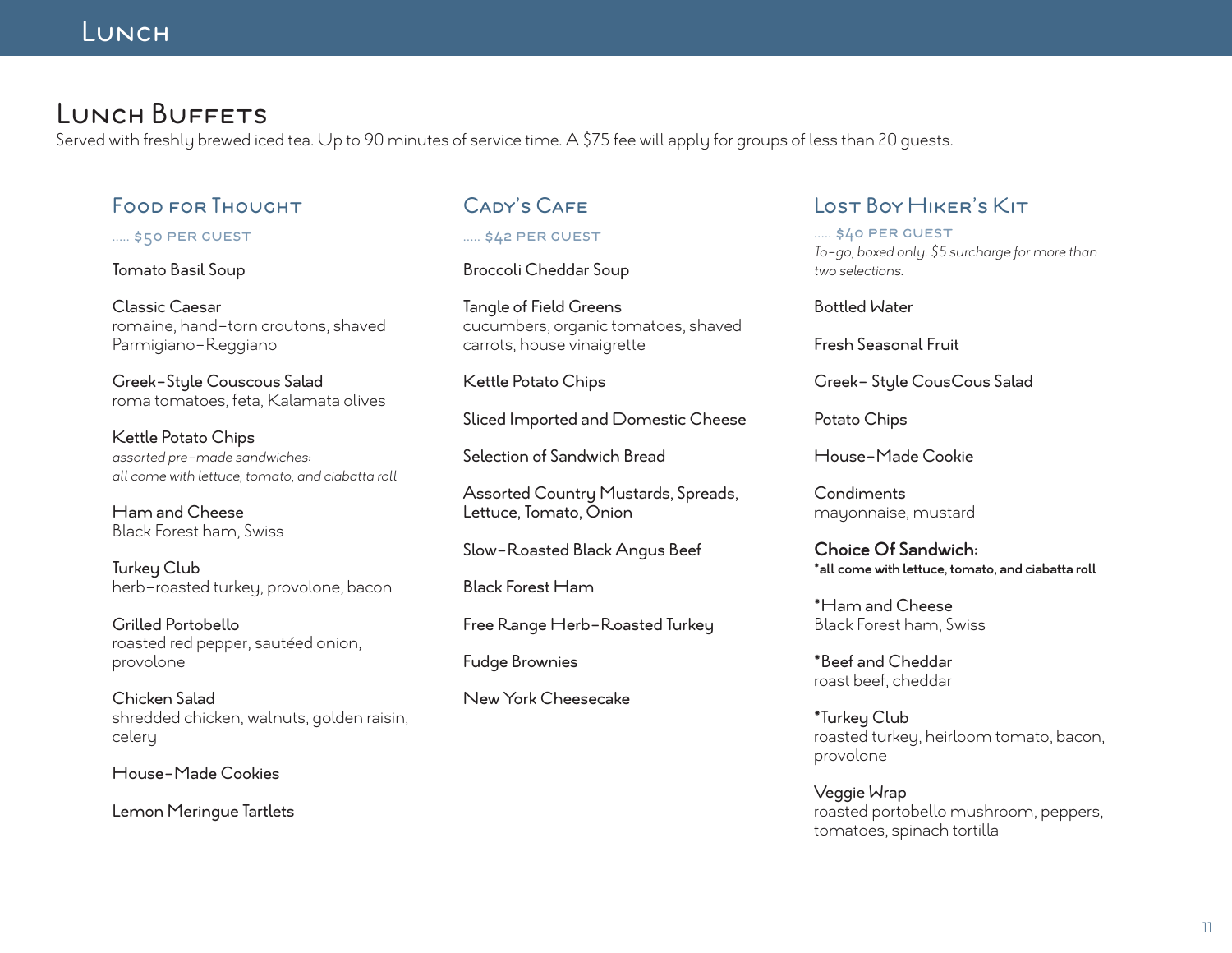# Hot and Cold Hors D'Oeuvres

24-piece minimum per selection. We recommend three to four pieces per person for one- to two-hour reception and eight to ten pieces per person for three- to four-hour reception.

#### **CHILLED**

East and West Coast Oysters ..... \$16 on the half shell with champagne mignonette

Ceviche Tostada ..... \$8 shrimp, passion fruit

Watermelon Gazpacho and Shrimp Shooters ..... \$8 basil

Tuna Tartare ..... \$8 savory cone, spicy sesame aioli

Shrimp Cocktail ..... \$7

Heirloom Tomato Bruschetta ..... \$6 whipped goat cheese, balsamic

Compressed Watermelon ..... \$6 elderflower, thyme

Heirloom Tomato Skewers ..... \$6 bocconcini mozzarella, kalamata olive, balsamic glaze

#### $Hor$

Lobster Grilled Cheese ..... \$9 cheddar cheese

Lamb Lollipops ..... \$8 black pepper jam

Mini Beef Franks in a Blanket ..... \$8 honey dijon

Mini Maryland Crab Cakes ..... \$7 lemon aioli

Albondigas ..... \$7 chili tomato sauce

Bacon wraped Dates ..... \$6 romesco sauce

Pork and Scallion Pot-Sticker ..... \$6 sweet soy

Vietnamese-Style Vegetable Egg Roll ..... \$6 sweet Thai chili sauce

Beef Empanadas ..... \$6 cilantro aioli

Jalapeno Mushrooms ..... \$6 crimini mushroom, cream cheese, scallions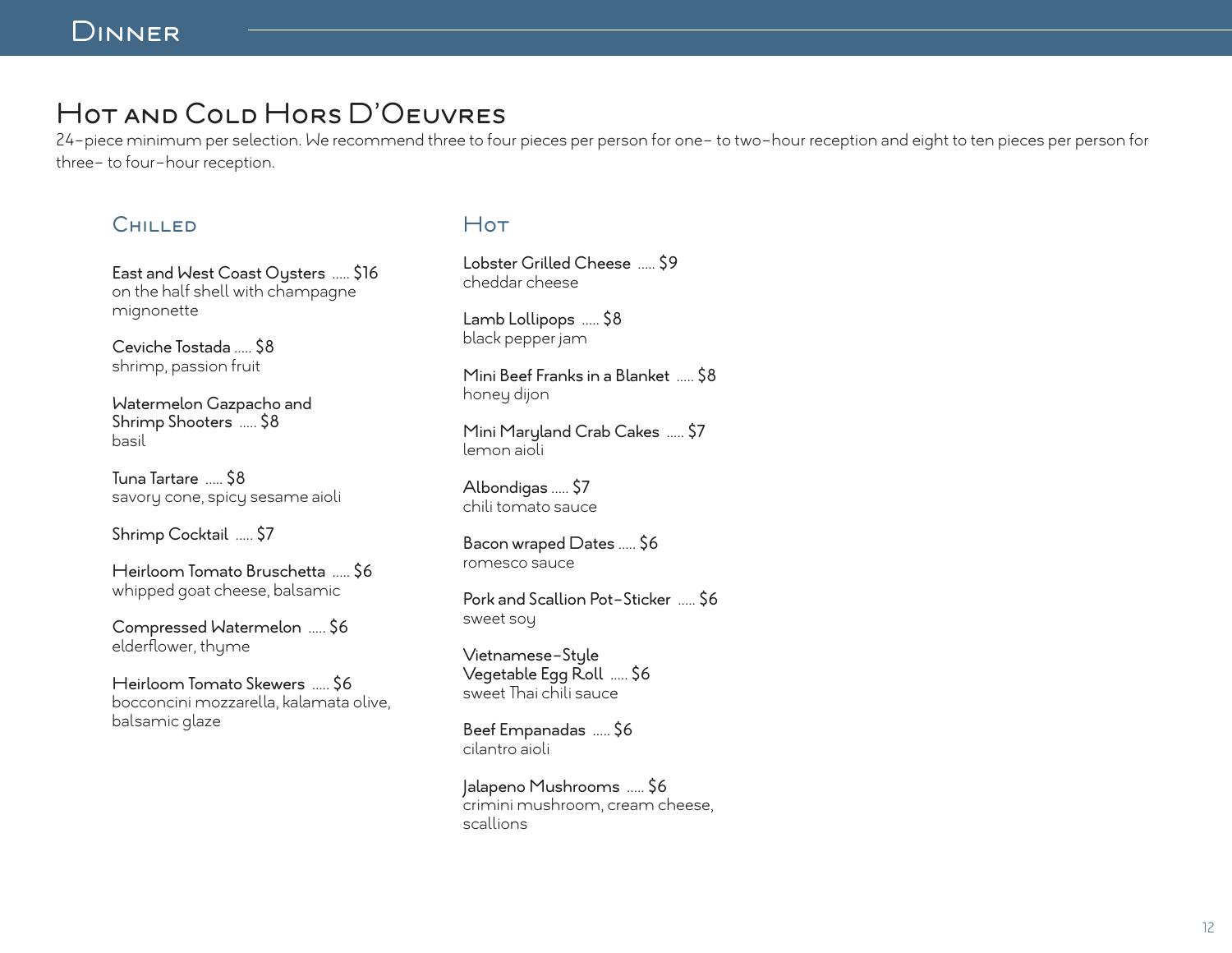# Displays

All stations are designed as enhancements to your reception or dinner buffet and are priced for up to two hours of service. A minimum of three stations are required for receptions and all are prepared for a minimum of 75 percent of the guaranteed guest count.

## Pasta Bar ..... \$28 per guest Shrimp Scampi Fusilli white wine butter, broccolini, capers, herb crumbs Foraged Mushroom Penne grana padano crème sauce Italian Sausage Cavatappi vodka sauce, sun-dried tomato Antipasto

..... \$26 per guest Local and Imported Cheese Freshly Sliced Charcuterie Marinated Mixed Olives House-Pickled Vegetables Grilled Bread

Jams and Mustards

#### DRIVE THRU

#### ..... \$24 per guest

Black Angus Sliders farmhouse cheddar, bacon

Fried Chicken Sliders bread and butter pickles, barrel-aged hot sauce aioli

Portobello Sliders roasted red pepper, mozzarella

Assorted Aioli and Spreads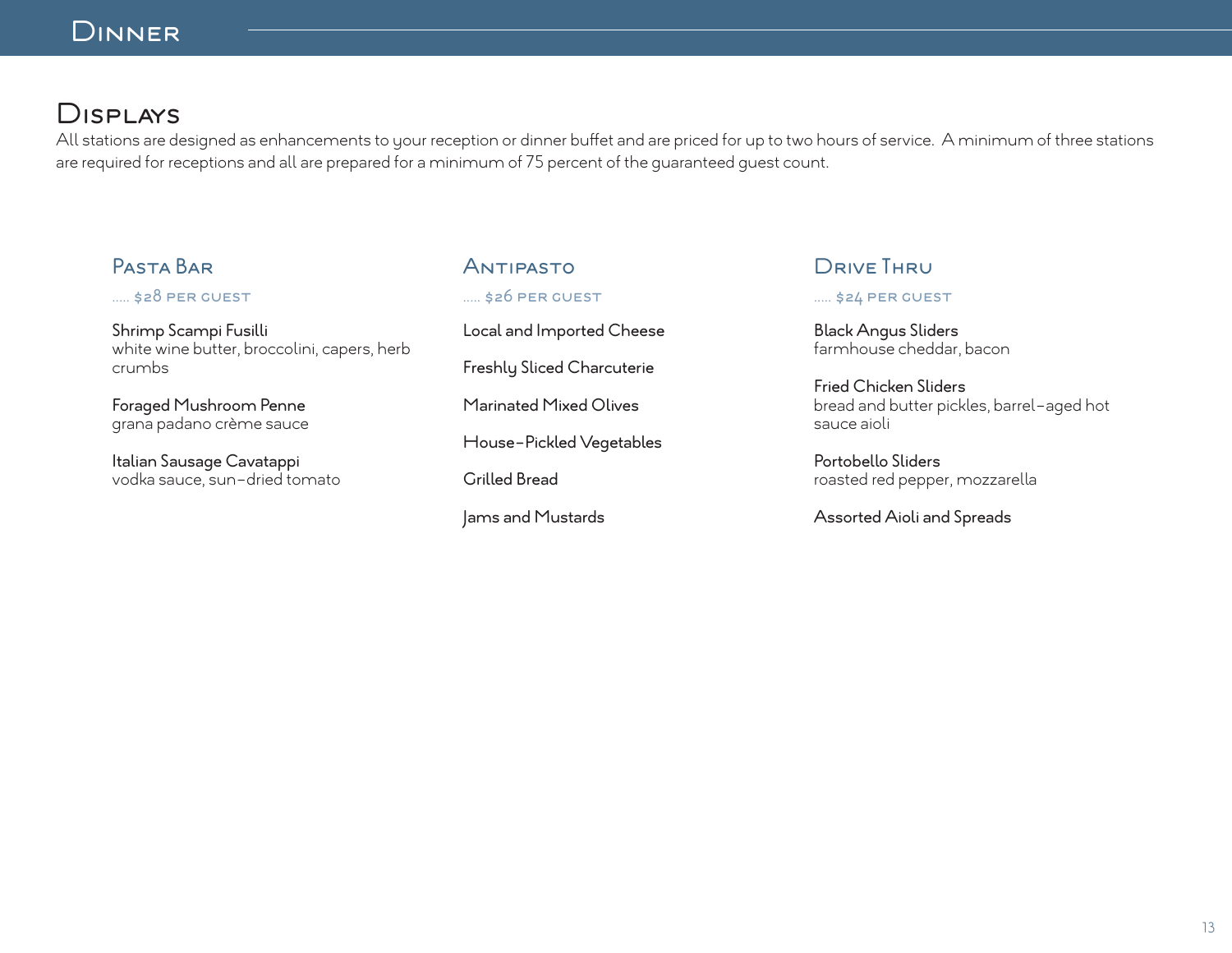# Displays

All stations are designed as enhancements to your reception or dinner buffet and are priced for up to two hours of service. A minimum of three stations are required for receptions and all are prepared for a minimum of 75 percent of the guaranteed guest count.

#### Raw bar

..... \$43PER GUEST

Catch of the Day Ceviche

Jumbo Shrimp Cocktail

Oysters on Half Shell best (included) premium (+\$2 per person) ultra-premium (+\$4 per person)

Snow Crab Claws

Mignonette and Classic Cocktail Sauce

## **VEG OUT**

..... \$24 per guest *Select three*

Classic Caesar Romaine, hand-torn croutons, shaved Parmigiano-Reggiano

Tangle of Field Greens cucumbers, organic tomatoes, shaved carrots, house vinaigrette

Baby Kale and Quinoa Salad dried cherries, walnut, honey Dijon vinaigrette

Heirloom Tomato Caprese Salad fresh mozzarella, basil, aged balsamic

Spinach and Strawberry Salad feta cheese, sunflower seeds, poppyseed dressing

Iceberg Wedge bacon, cherry tomato, blue cheese crumbles, blue cheese dressing

## **TAQUERIA**

..... \$24 per guest

Barbocoa

Adobo Chicken

Fajita Vegetables

Mini Tortillas flour, corn

**Accoutrements** tortilla chips, salsa duo, guacamole, sour cream, cotija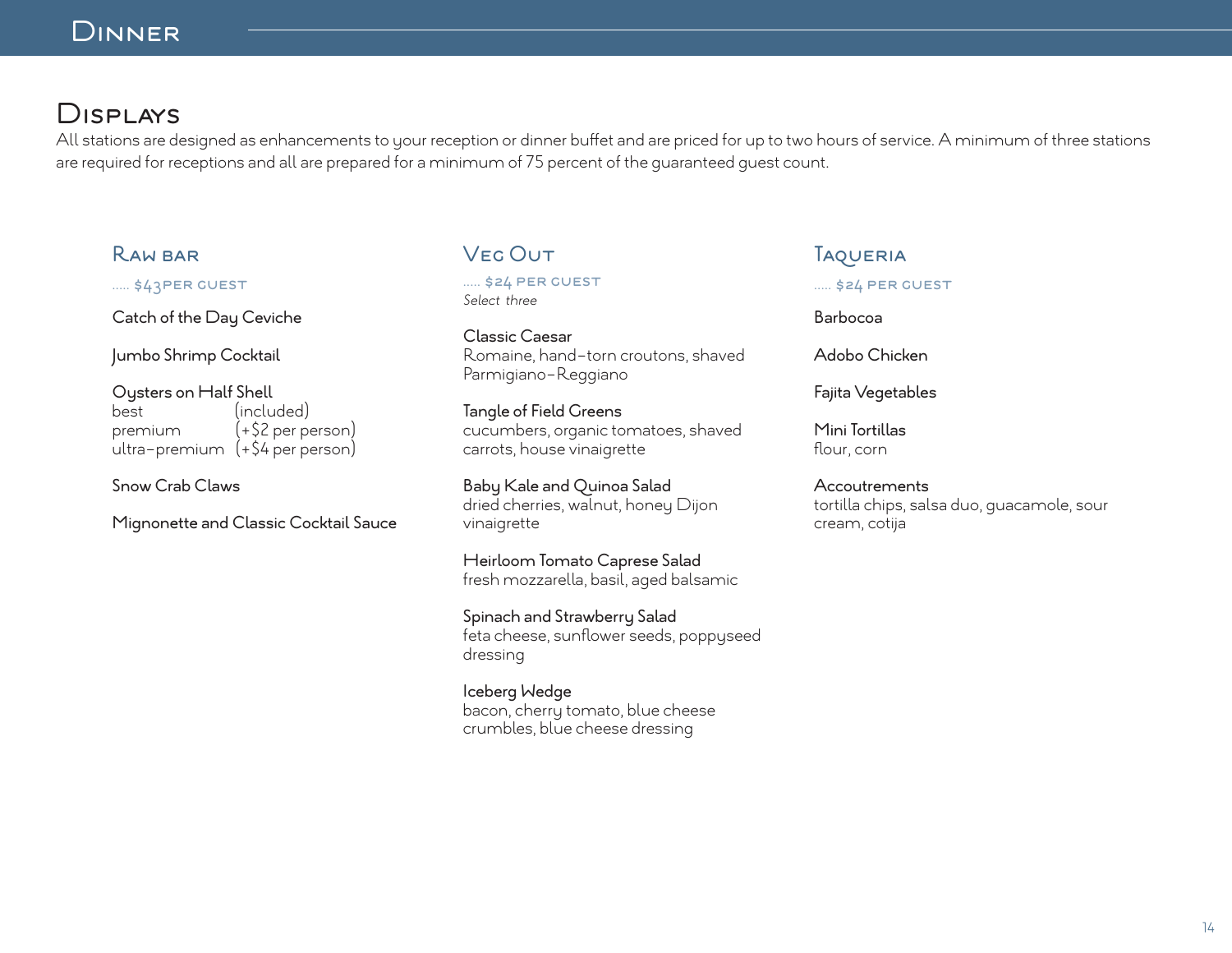# Displays

All stations are designed as enhancements to your reception or dinner buffet and are priced for up to two hours of service. A minimum of three stations are required for receptions and all are prepared for a minimum of 75 percent of the guaranteed guest count.

## Risotto Bar

..... \$30 PER GUEST

Arborio Rice garlic, onions, cream

Chicken

Duck Confit

Shrimp

Peas

**Scallions** 

Mushrooms

Spinach

Parmigiano Reggiano

## HOME SLICE

..... \$22 per guest *Select three*

Pepperoni and Pistachio mozzarella, ricotta, pistachio, shaved spanish onion

Chorizo and Peppers mozzarella iberico chorizo, piquillo peppers

Grilled Chicken basil pesto, sun dried tomatoes, ricotta

**Margherita** fresh mozzarella, heirloom tomatoes, basil

Pepperoni fresh mozzarella, Parmesan, red sauce

Cheese fresh mozzarella, Parmesan, red sauce, olive oil

## Dessert Stations

#### ..... per guest

Build-Your-Own Sundae Station ..... \$24 two flavors of ice cream, classic toppings

S'mores and More ..... \$22 homemade marshmallow, graham crackers, assorted candy bars, Nutella, chocolate sauce, caramel sauce

Decadent Donut Wall ..... \$16

Assorted House-Made Mini Desserts ..... \$14

Assorted Macarons ..... \$9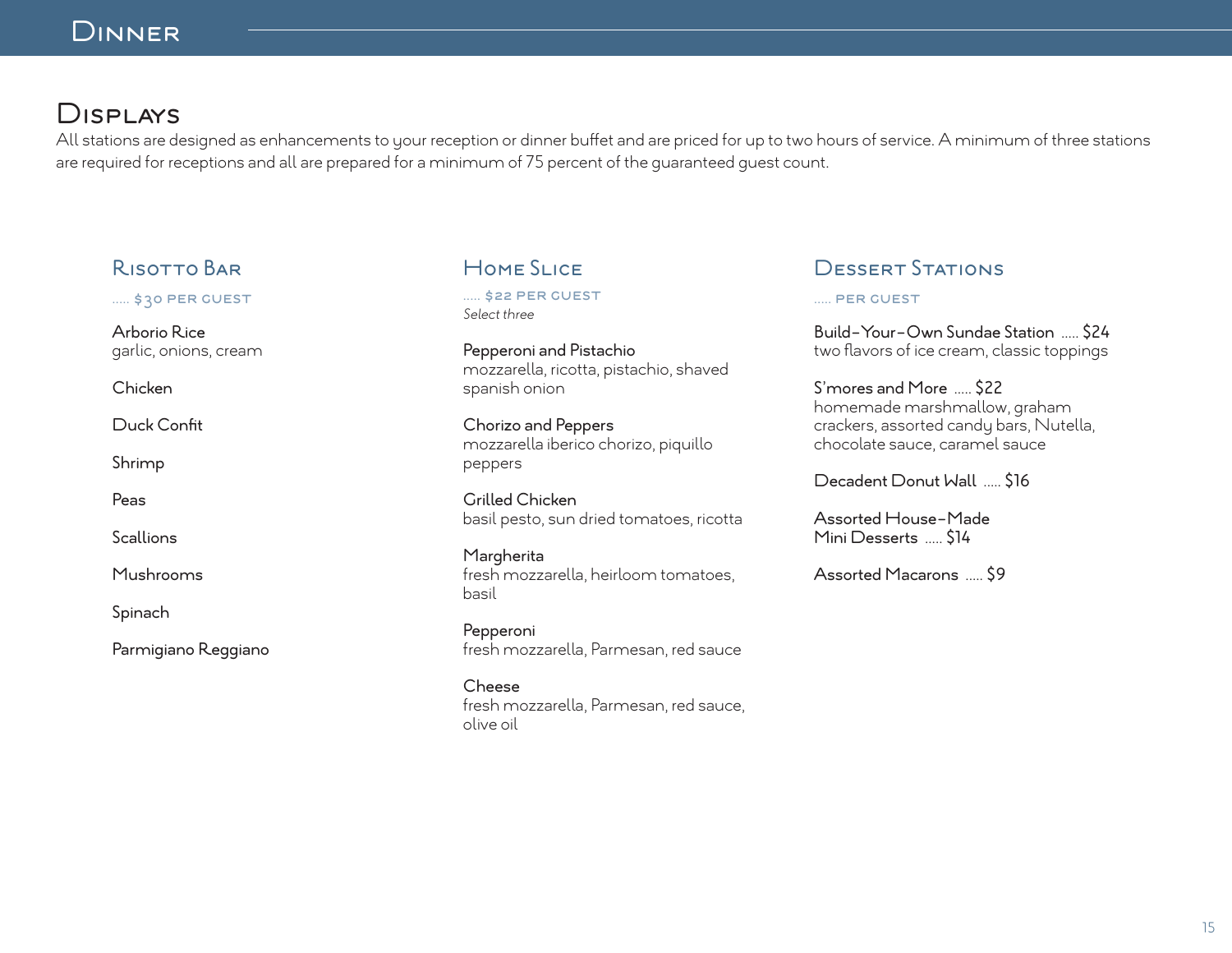# CARVING STATIONS

All stations are designed as enhancements to your reception or dinner buffet and are priced for up to two hours of service. A minimum of three stations are required for receptions and all are prepared for a minimum of 75 percent of the guaranteed guest count. One culinary attendant is required for every 50 guests at \$125 per hour. Carving stations serve approximately three ounces of protein per person and include chef-paired signature sauces, freshly baked rolls and honey butter.

#### PROTEINS

New York Strip Loin of Beef ..... \$425 feeds 20 guests

Roasted Prime Rib ..... \$400 feeds 25 guests

Pepper-Crusted Tenderloin ..... \$350 feeds 10 guests

Colorado Lamb Chops ..... \$275 feeds 16 guests

Roasted Citrus Salmon ..... \$200 feeds 10 guests

Bone-in Pork Loin ..... \$250 feeds 16 guests

*Add oven-roasted fingerling potatoes and seasonal vegetables for \$8 per guest.*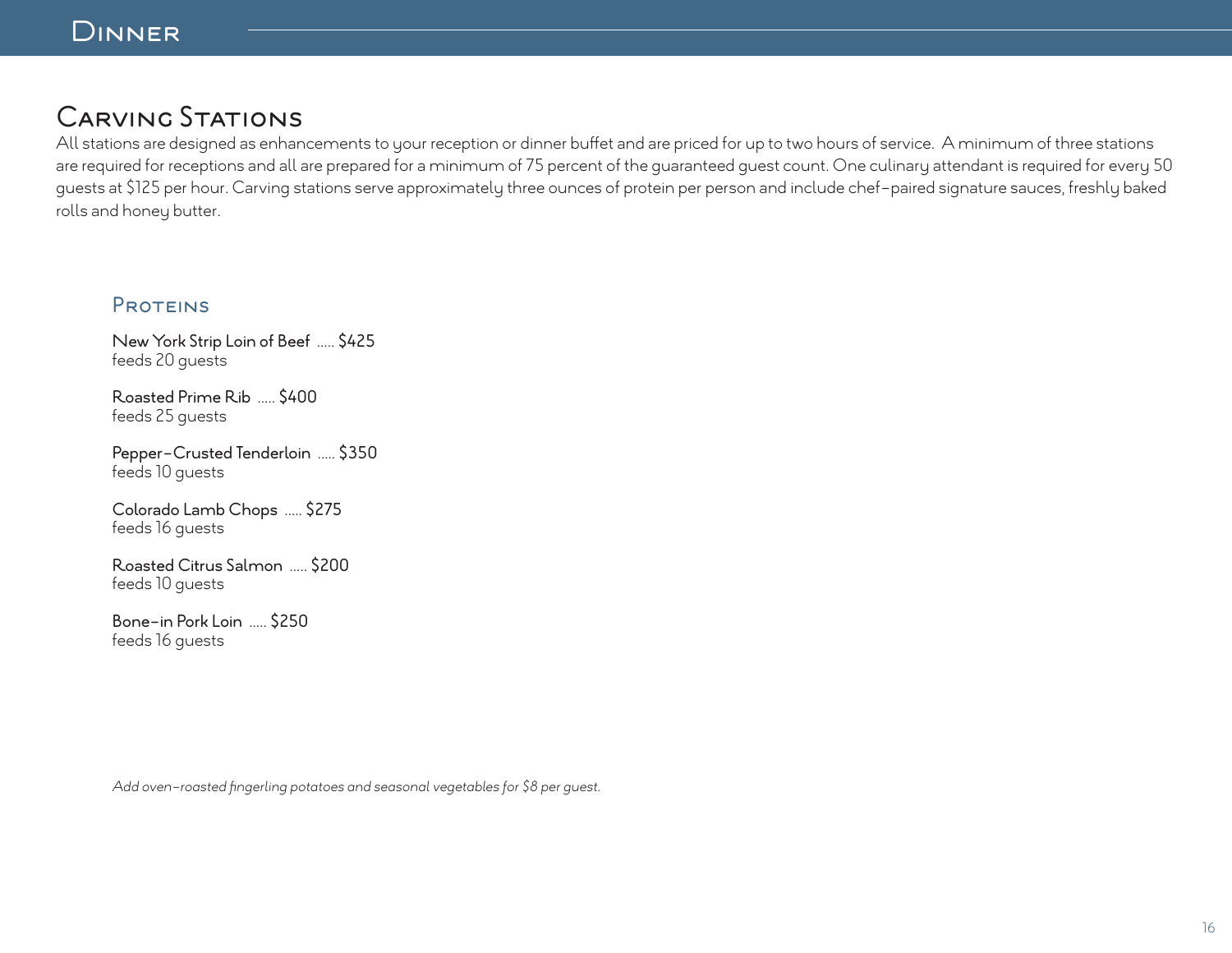# Pre-Selected Plated Dinners

Served with a selection of breads, European butter, freshly brewed Lavazza coffee and Rishi teas. Please select one menu choice from the first course and dessert offerings. One entrée course may be selected for guests to choose from in advance of your event. The menu price will be based on the higherpriced entrée selection. If a second entrée is selected, the menu price will be based on the highest priced item. We ask that you provide place cards, to be placed at guest seats, indicating each guest's final entrée selection. Entrée counts must be confirmed four days prior to the date of your event.

#### First Course Selection

*Select a soup or a salad*

## Soup

Butternut Squash Soup creme fraiche, mirco greens

Lobster Bisque focaccia croutons, tarragon oil

Potato and Leek Soup bacon, chive

English Pea Soup shaved Parmesan and sourdough croutons

Organic Minestrone Soup ancient grains, tomato, roasted vegetables

Tomato Basil Parmigiano Reggiano, herbs

#### SALAD

Classic Caesar romaine, hand-torn croutons, shaved Parmigiano Reggiano

Tangle of Field Greens cucumbers, organic tomatoes, shaved carrots, house vinaigrette

Spinach and Strawberry Salad feta cheese, sunflower seeds, poppyseed dressing

Roasted Heirloom Beet mixed greens, goat cheese, candied walnuts, honey vinaigrette

Superfood Salad broccolini, dried cherries, Marcona almonds, champagne vinaigrette

# Tableside Selection Plated Dinners

Available to parties of 100 guests or less. Pricing below is in addition to final menu pricing.

> *Select two soups or salads +\$10 per guest Choice of two entrées +\$20 per guest Choice of two desserts +\$10 per guest*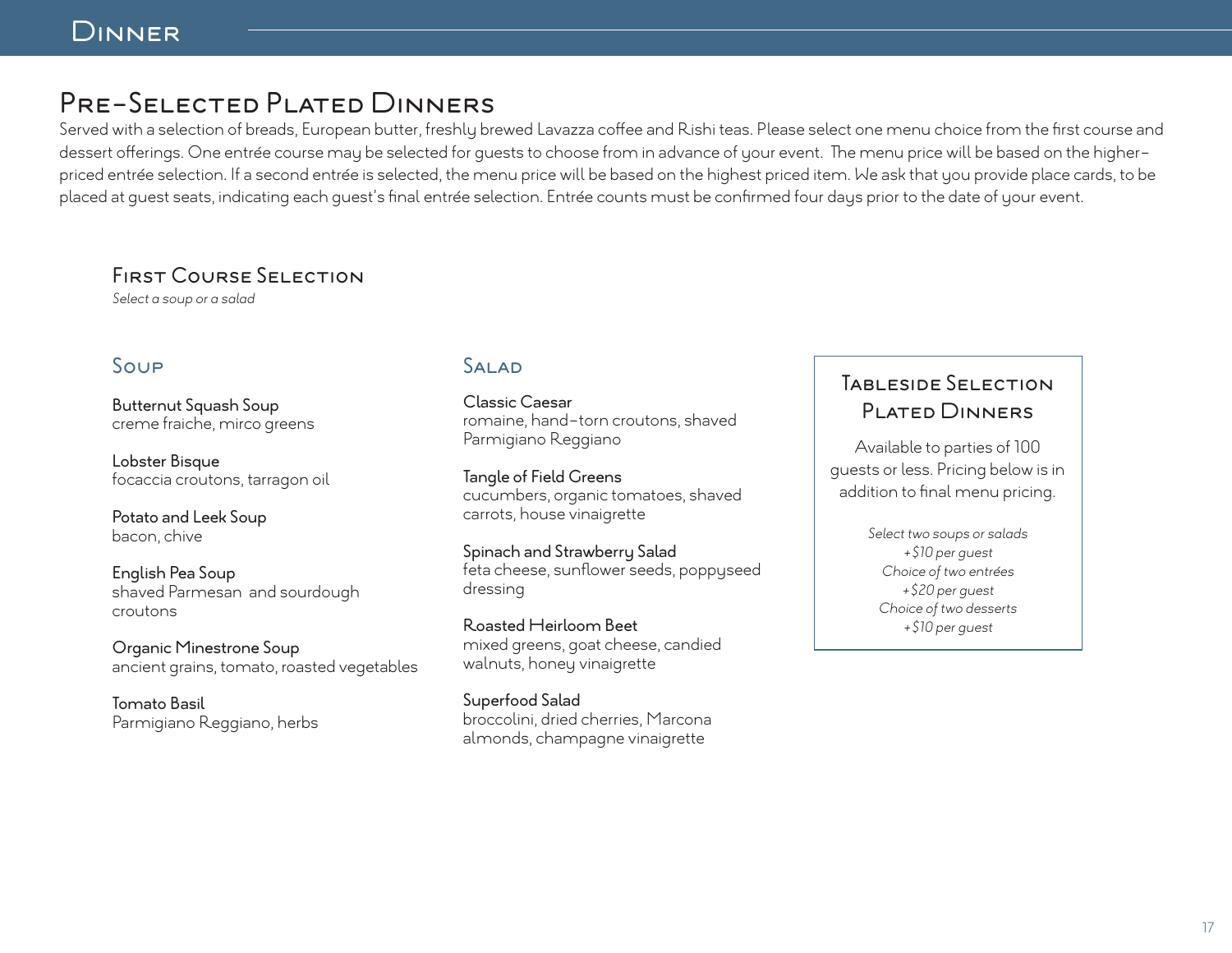# PRE-SELECTED PLATED DINNERS (CONT.)

## Entrée Selection

#### From The Sea

Halibut ..... \$98 piquillo pepper sauce, potato pave, wilted spinach

Roasted Pacific Sea Bass ..... \$98 polenta cake, sundried tomato relish

Miso-Glazed Sable Fish ..... \$89 maitake mushroom, wild rice

Seared Irish Salmon ..... \$85 mashed potatoes, wilted brussels sprouts, lemon butter

#### Farm and Forest

Petite Angus Filet ..... \$110 garlic mashed potato, rainbow baby carrots, peppercorn cream

Colorado Rack of Lamb ..... \$100 farro Risotto, butternut squash, herb honey gastrique

Slow-Braised Short Ribs ..... \$100 mashed potatoes, seasonal vegetable

Herb-Roasted Pork Loin ..... \$86 lemon herb couscous, blistered cherry tomatoes, cucumber chutney

Pan Seared Heritage Chicken ..... \$75 wild rice, broccolini, brown chicken jus

## Duos

Surf and Turf ..... \$135 choice of: petite angus filet or New York Strip and half lobster tail, Kauai sweet prawns, or alaskan king crab

potato gratin, broccolini, demi glace

**DESSERTS** 

*Please select one dessert.* New York Cheesecake

Rich Chocolate Gateau

Vanilla Bean Panna Cotta GF

Selection Sebastian Signature Chocolates and Petit Fours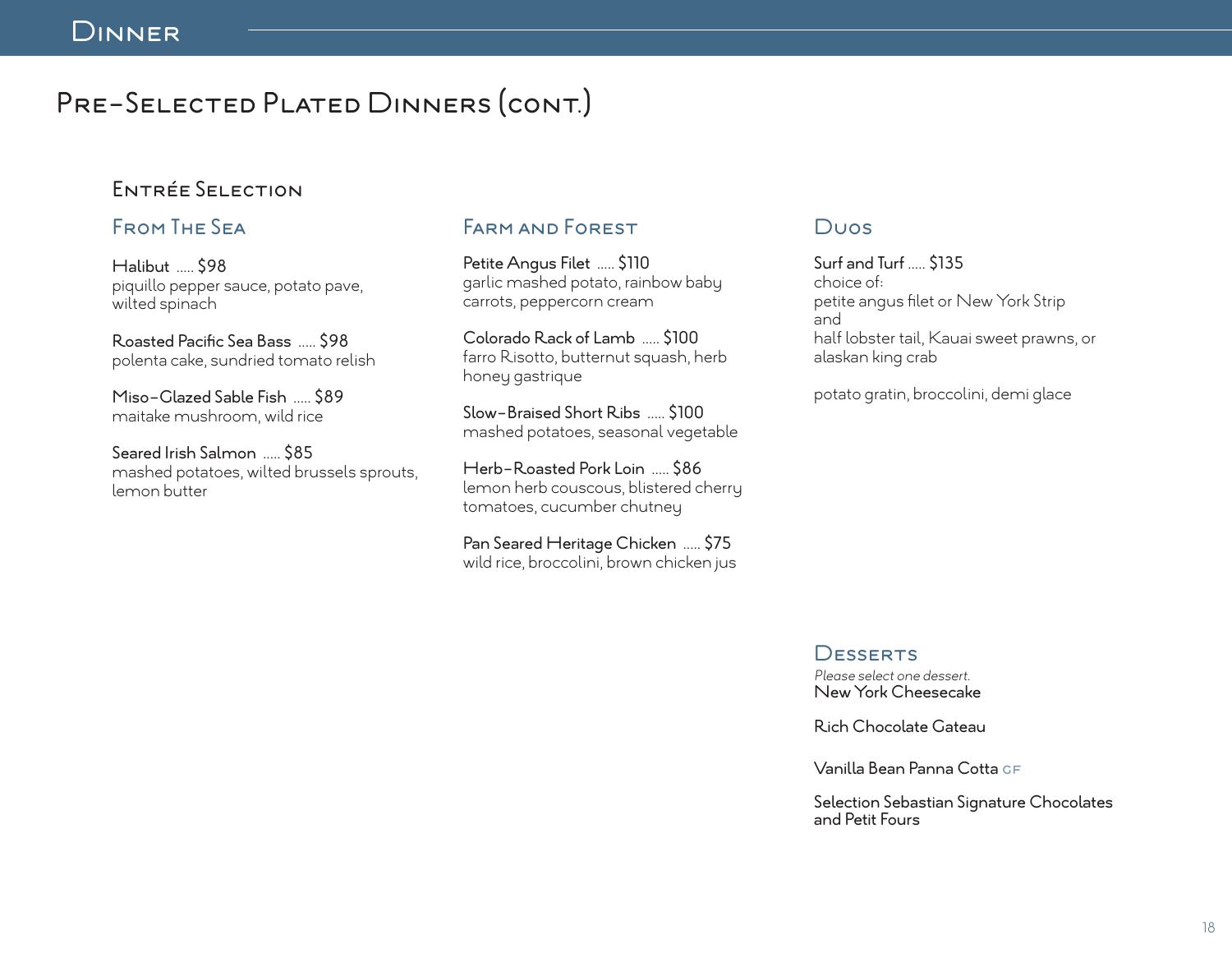# Dinner Buffets

Served with a selection of breads, European butter, freshly brewed Lavazza coffee and Rishi teas. Up to two hours of service time. A \$75 fee will apply for groups of less than 20 guests.

## Grand Traverse

..... \$125 per guest

English Pea Soup shaved Parmesan, and sourdough croutons

Spinach and Strawberry Salad feta cheese, sunflower seeds, poppy seed dressing

Tangle of Field Greens cucumbers, organic tomatoes, shaved carrots, house vinaigrette

Beef Tenderloin demi glace

Pan-Seared Duck Breast natural jus

Bone-in Pork Loin peppercorn cream

Seared Halibut lemon caper sauce

Seasonal Vegetables

Garlic Mashed Potatoes

Wild Rice

Chocolate Gateau

New York Cheesecake

## Mount Powell

..... \$107 per guest

Tomato Basil herbed croutons, shaved Parmesan

Classic Caesar romaine, hand-torn croutons, shaved Parmigiano Reggiano

Roasted Heirloom Beet mixed greens, goat cheese,candied walnuts, honey vinaigrette

Ricotta and Romano Tortellini broccolini, lemon and black pepper cream

Seared Sable Fish miso soy glaze

Beef Tenderloin red wine demi

Roasted Chicken Breast peppercorn cream

Roasted Tri-Colored Baby Carrots herbs

Herb-Roasted Fingerling Potato

Cannoli

Mascarpone Tiramisu

## Mount Valhalla

..... \$93 PER GUEST

Colorado Chili cheddar cheese, corn bread

Tangle of Field Greens cucumbers, organic tomatoes, Shaved carrots, house vinaigrette

Iceberg Wedge bacon, cherry tomato, blue cheese crumbles, blue cheese dressing

Bacon Mac and Cheese

Herb-Crusted Pork Loin demi glace

Salmon Sitka Salmon lemon herb cream sauce

Flash-Fried Brussels Sprouts bacon, shishitos, balsamic glaze

Herb-Roasted Fingerling Potatoes

Flourless Chocolate Cake

Lemon Tarts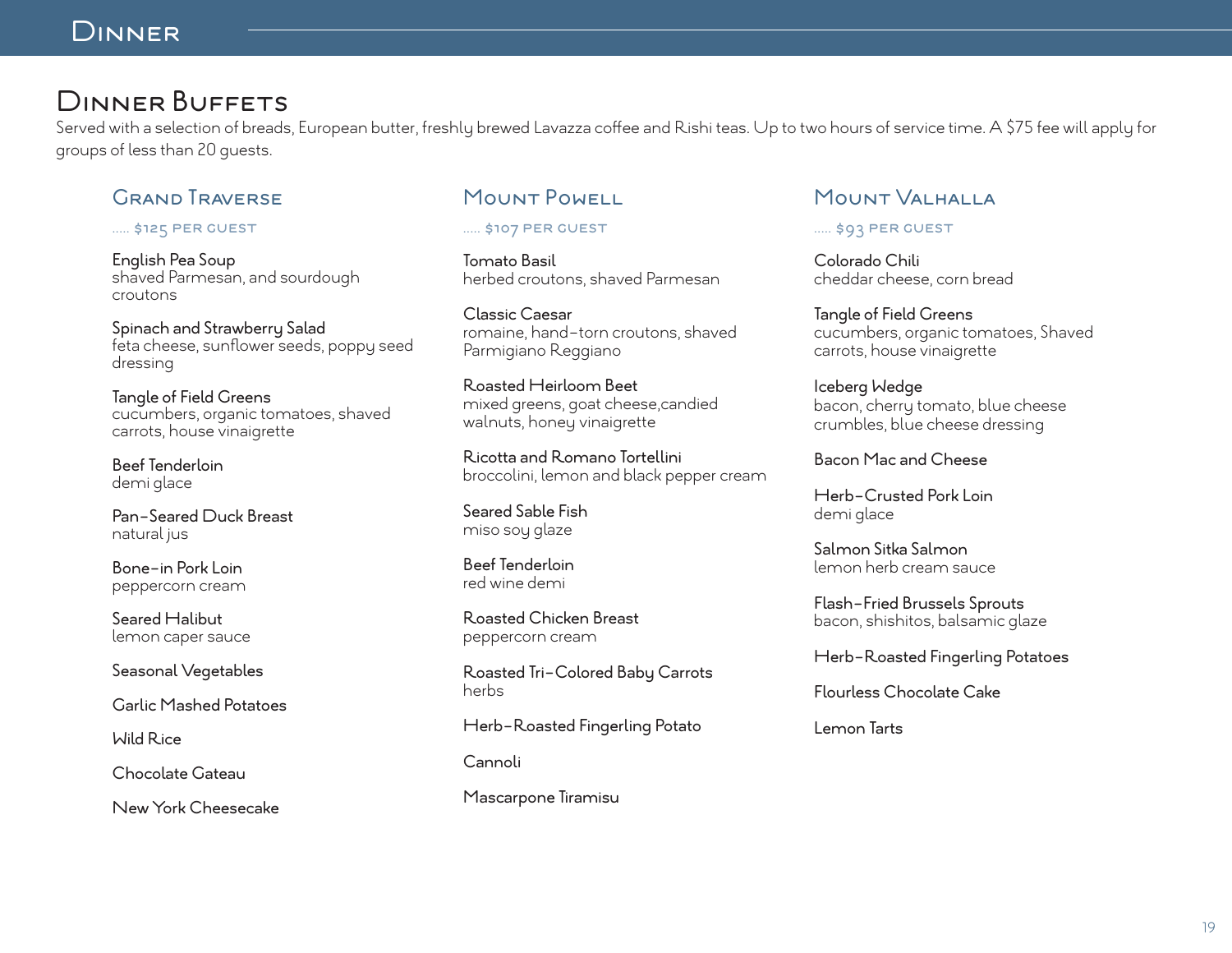# Dinner Buffets

Served with a selection of breads, European butter, freshly brewed Lavazza coffee and Rishi teas. Up to two hours of service time. A \$75 fee will apply for groups of less than 20 guests.

## Eagle's Nest

..... \$83 PER GUEST

Braised Pork Pozole hominy, lime, shaved radish

Classic Caesar romaine hand-torn croutons, shaved Parmigiano Reggiano

Market Greens crispy tortillas, cherry tomatoes, black beans, chipotle vinaigrette

Seared Local Trout brown butter, capers

Roasted Chicken natural jus

Spanish Rice

Warm Quinoa sofrito, mushroom

Tres Leches Cake

Cinnamon Sugar Churros dulce de leche

# Born Free BBQ

#### ..... \$70 PER GUEST

Grass-Fed Angus Beef Burgers

Grilled Chicken

Grilled Vegetables

Sweet Hawaiian Bun

Brioche Bun

Fingerling Potato Salad

Kettle Chips

Classic Caesar romaine, hand-torn croutons, shaved Parmigiano Reggiano

**Accoutrements** cheddar cheese, provolone, pepperjack, bacon, butter pickles, lettuce, tomato, onion, assorted spreads and aioli

Double Chocolate Brownies

Chocolate Chip Cookies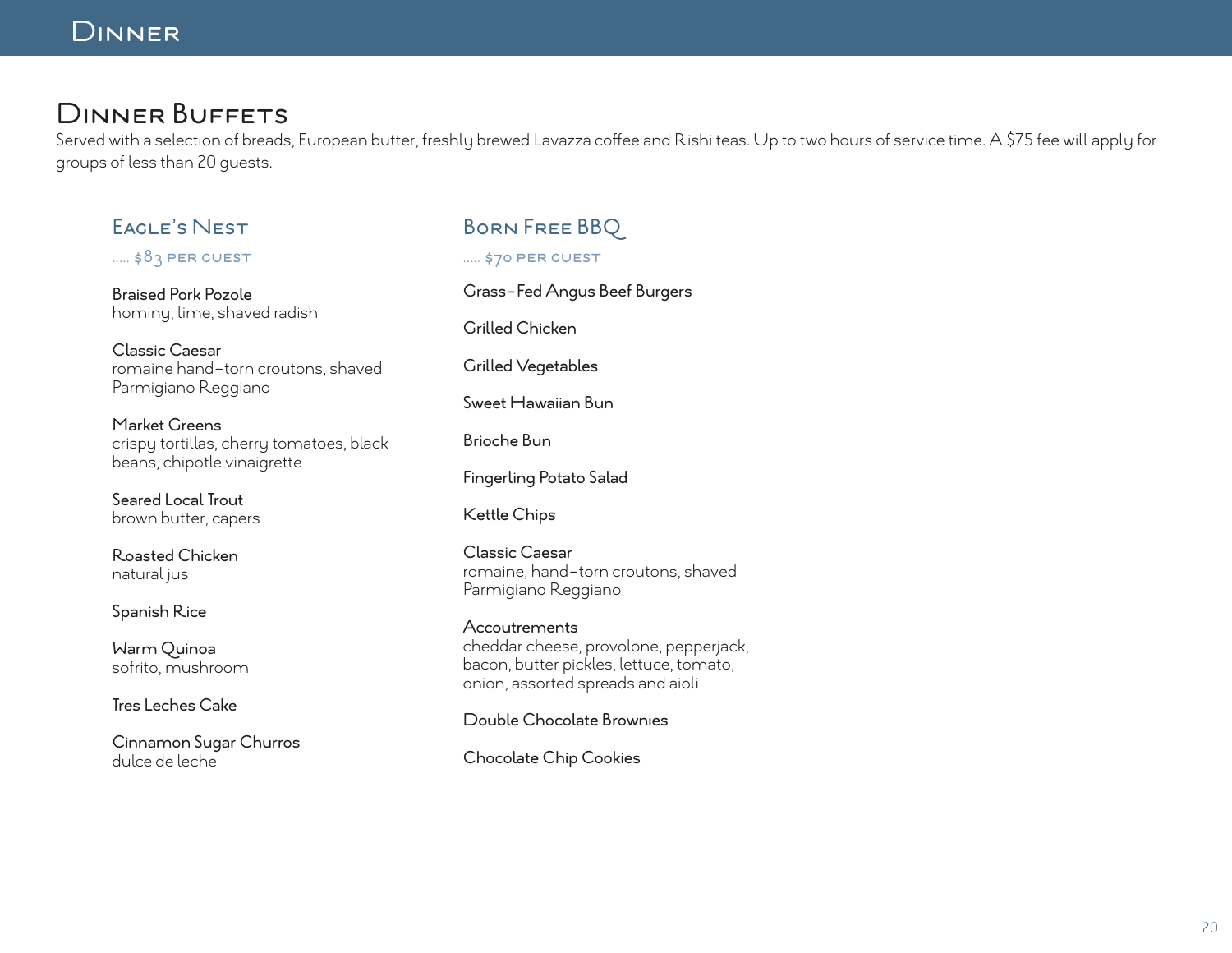# Beverage Service Selections

One bartender is required per 75 guests at \$125 each. Cash bar additional \$1 per drink.

#### Deluxe Brands

..... \$10 per beverage

Smirnoff Vodka Tanqueray Gin Bacardi Rum Old Forester Bourbon Seagram's 7 Canadian Whiskey Johnnie Walker Red Scotch El Jimador Tequila

## House Wines

..... \$12 PER GLASS

Château Souverain sauvignon blanc

Château Souverain chardonnay

Château Souverain merlot

Château Souverain cabernet sauvignon

#### Premium Brands

..... \$12 PER BEVERAGE Tito's Vodka Bombay Sapphire Gin Captain Morgan's Spiced Rum Maker's Mark Bourbon Jack Daniels Whiskey Johnnie Walker Black Scotch Herradura Silver Tequila

Domestic Beers ..... \$6 per beverage Coors Banquet

Coors Light

CRAFT BEERS ..... \$7 PER BEVERAGE Fat Tire Blue Moon Stella Artois

#### Super-Premium Brands

..... \$14 per beverage

Ketel One Vodka Hendrick's Gin Ron Zacapa 23 Yr. Rum Woodford Reserve Bourbon Crown Royal Canadian Whiskey Macallan 12 Yr. Scotch Don Julio Silver Tequila

#### Colorado Micro-Brews ..... \$8 per beverage

Rotating Seasonal Brews

Bud Light Non-Alcoholic Source Still and Sparkling Water ..... \$7 Assorted Coke Products ..... \$6 Red Bull/Sugar-Free Red Bull ..... \$6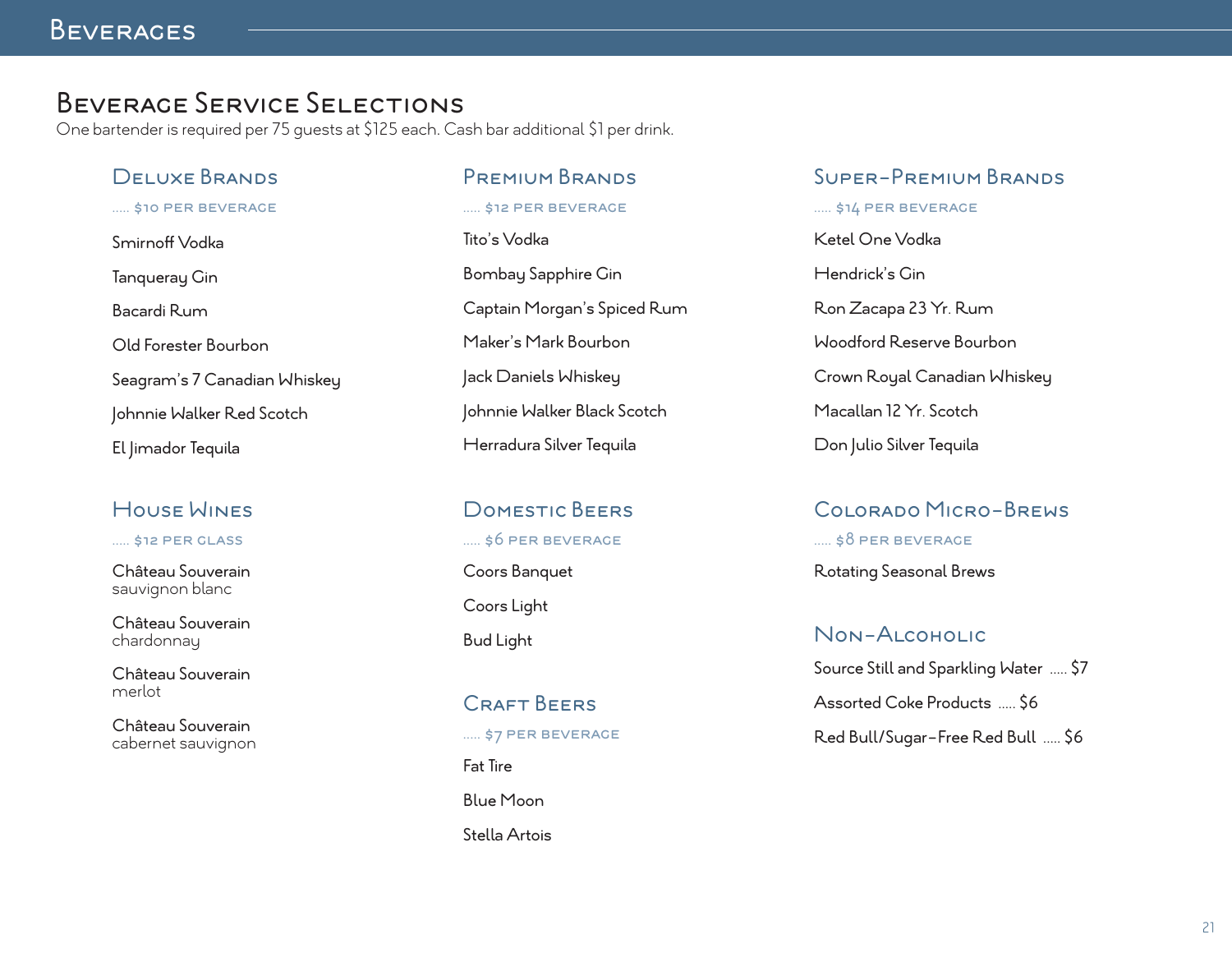# Package Bar Selections

Package bar pricing is based on continuous service of specified liquor, craft and domestic beer, house wine and non-alcoholic beverages. Beer- and wine-only pricing available upon request.

Premium Brands

..... per guest

One Hour ..... \$24

Two Hours ..... \$40

Three Hours ..... \$52

Four Hours ..... \$62

| <b>DELUXE BRANDS</b>       |  |
|----------------------------|--|
| PER GUEST                  |  |
| One Hour  \$22             |  |
| Two $H_{\text{ours}}$ \$34 |  |
| Three Hours  \$46          |  |
| Four Hours  \$58           |  |
| Five Hours  \$70           |  |

# Build-Your-Own Bloody Mary Bar

#### ..... \$24 per guest

Vodka regular, citrus, pepper-infused

#### Sebastian Signature Bloody Mary Mix

#### Accoutrements

hot and savory sauces, flavor-infused salt bar, assorted pickled vegetables and olives, applewood-smoked bacon, assorted cheeses, horseradish

# Five Hours ..... \$75 Build-Your-Own Mimosa

#### Bar

#### ..... \$18 per guest

#### Sparkling Wine

Juices orange, grapefruit, pineapple, peach purée

#### Assorted Berries

## Assorted Mules

#### ..... \$22 per guest

Mules Moscow, Irish, Kentucky, gin

#### Super-Premium Brands

..... per guest

| One Hour  \$26    |
|-------------------|
| Two Hours  \$44   |
| Three Hours  \$56 |
| Four Hours  \$66  |
| Five Hours  \$80  |

## Assorted Cordials with Coffee Station

..... \$14 per guest

Cordials Amaretto Disaronno, Bailey's Irish Cream, Grand Marnier, Frangelico, Kahlua

**Toppings** whipped cream, chocolate shavings, peppermint flakes, chocolate sauce, sprinkles